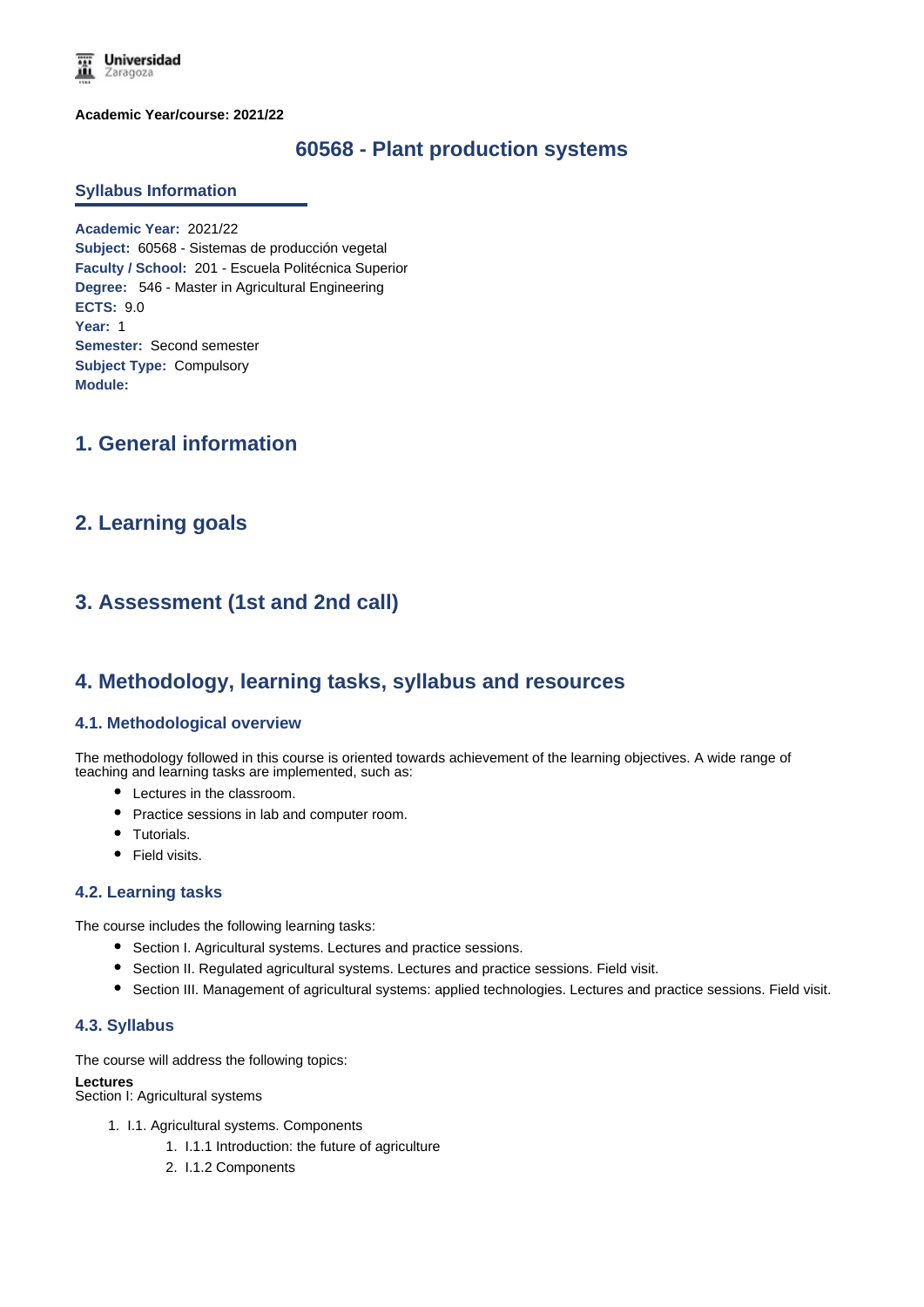## 3. I.1.3 Simulation models

- 2. I.2 Analysis of rain-fed farming systems in arid and semiarid areas
	- 1. I.2.1 Arable crops
		- Rotations
		- Cereals, protein, oil, agroenergetical crops
		- I.2.2. Fruit crop systems
			- Vineyard
			- Almond crop
			- Olive crop
- 3. I.3 Analysis of irrigated farming systems in arid and semiarid areas
	- 1. I.3.1 Water management: water footprint
	- 2. I.3.2 Rotations
	- 3. I.3.3 Rice
	- 4. I.3.4 Fruit crops
- 4. I. 4 Analysis of other agricultural systems
	- 1. I.4.1 Agrosilvipastoral systems
	- 2. I.4.2 Tropical crops systems

Section II: Regulated agricultural systems

- 1. II.1 Integrated production and protection
	- 1. II.1.1 Background and legislation
	- 2. II.1.2 Crop protection in integrated production
- 2. II.2 Organic Farming
	- 1. II.2.1 Background and legislation
	- 2. II.2.2 Crop protection in organic farming

Section III. Management of agricultural systems: technologies applied

- 1. III.1. Precision agriculture
- 2. III.2. Conservation agriculture

## **Practice sessions**

Section I:

- PL1 Webpages revision
- $\bullet$  PL2 LAI
- PL3 Leaf chlorophyll content
- PG1 Alternative crops
- PG2 Soil erosion
- PG3 Cover crops
- PG4 Water footprint in agriculture
- PG5 Balance water
- PG6 Irrigation energy
- PG7 Deficit irrigation
- PG8 Pastures

Section II: Regulated agricultural systems.

- PL5 Cover crops
- PL6 Auxiliary fauna
- PL7 Pesticides in soil
- PL8 Herbicide resistance
- PC1 Visit 1: Valle de Vio (Fragen-Broto)
- PC2 Visit 2: organic farming

Section III. Management of agricultural systems: technologies applied

- PL4 soil compaction
- PC3 Visit 3: Cereals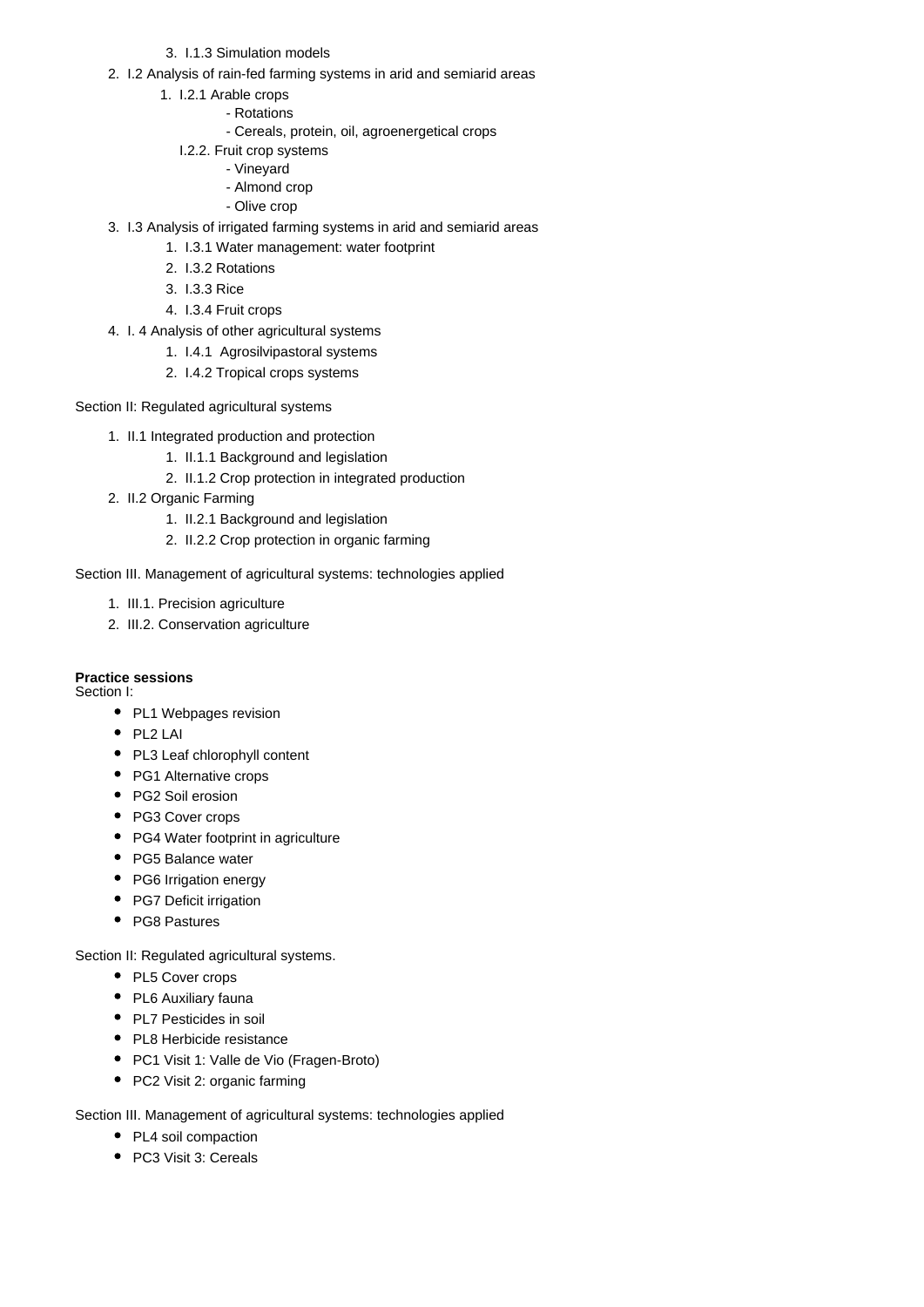## **4.4. Course planning and calendar**

| <b>Week</b>       | 1              | $\mathbf{2}$ | 3 | 4 | 5              | 6 | $\overline{7}$ | 8              | 9 | 10             | 11             | 12 | 13 | 14             | 15             |
|-------------------|----------------|--------------|---|---|----------------|---|----------------|----------------|---|----------------|----------------|----|----|----------------|----------------|
| Lectures          | $\overline{2}$ | 2.           | 2 | 2 | 2              | 2 | 2              | 2              | 2 | 2.             | 2              | 2  | 2  | 2              | $\overline{2}$ |
| Practice sessions | 2              | 2            | 2 | 2 | $\overline{2}$ | 2 | 2              | $\overline{2}$ | 2 | 2              | 2              | 2  | 2  | $\overline{2}$ | 2              |
| Lab sessions      |                | 2            | 2 | 2 | 2              |   | 2              |                | 2 |                | $\overline{2}$ |    | 2  |                |                |
| Field visits      |                |              |   |   |                |   |                |                |   | $\overline{4}$ |                | 5  |    | 5              |                |
| Assessment        |                |              |   |   |                |   |                |                |   |                |                |    |    | 3              | 3              |
| Autonomous work   | 7              | 9            | 9 | 9 | 9              | 9 | 9              | 9              | 9 | 9              | 9              | 8  | 9  | 5              | 10             |

Provisional course planning

## **4.5. Bibliography and recommended resources**

- **BB** Fitotecnia : bases y tecnologías de la producción agrícola / Francisco J. Villalobos... [et al.]. Madrid : Mundi-Prensa, 2002
- **BB** Fitotecnia : principios de agronomía para una agricultura sostenible / [editores] Francisco J. Villalobos, Elías Fereres Castiel. Madrid : Mundi-Prensa, 2017
- **BB** Loomis, R. S. Ecología de cultivos : Productividad y manejo en sistemas agrarios / R.S. Loomis, D.J. Connor. Madrid : Mundi-Prensa, 2002
- **BB** Urbano Terrón, Pedro. Fitotecnia : ingeniería de la producción vegetal / Pedro Urbano Terrón. Madrid : Mundi-Prensa, 2002
- **BC** Agricultura ecológica en secano : soluciones sostenibles en ambientes mediterráneos / coordinadores, Ramón Meco Murillo, Carlos Lacasta Dutoit, Marta María Moreno Valencia. Madrid : Ministerio de Medio Ambiente y Medio Rural y Marino : Mundi-Prensa, D.L. 2011
- **BC** Agustí Fonfría, Manuel. Fruticultura / Manuel Agustí. Madrid : Mundi-Prensa, 2004
- **BC** Badía Villas, David. Prácticas de fitotecnia : bases de la producción vegetal / David Badía, Clara Martí, Asunción Usón. Zaragoza : Prensas Universitarias de Zaragoza, 2002
- **BC** Condiciones del suelo y desarrollo de las plantas según Russell / coordinado por Alan Wild ; versión española de P. Urbano Terrón, C. Rojo Hernández. Madrid : Mundi-Prensa, 1992
- **BC** Epstein, Emanuel. Mineral nutrition of plants : principles and perspectives / Emanuel Epstein, Arnold J. Bloom. 2nd ed. Sunderland, Mass. : Sinauer Associates, Inc., 2005
- **BC** Fageria, N.K. Maximizing crop yields / N.K. Fageria. New York : Marcel Dekker, 1992
- **BC** Guerrero García, Andrés. El suelo, los abonos y la fertilización de los cultivos / Andrés Guerrero García. Madrid : Mundi-Prensa, 1990
- **BC** Labrador Moreno, Juana. La materia orgánica en los agrosistemas : Aproximación al conocimiento de la dinámica, la gestión y la reutilización de la materia orgánica en los agrosistemas / Juana Labrador Moreno . 2ª ed. corr. y amp. Madrid : Ministerio de Agricultura, Pesca y Alimentación : Mundi-Prensa, D.L. 2002
- **BC** López Ritas, Julio. El diagnóstico de suelos y plantas : (métodos de campo y laboratorio) / por Julio López Ritas y Julio López Melida. 4ª ed., rev. y amp. Madrid : Mundi-Prensa, 1990
- **BC** Plaster, Edward J. La ciencia del suelo y su manejo / Edward J. Plaster. Madrid : Paraninfo, 2000
- **BC** Porta Casanellas, Jaime. Edafología para la agricultura y el medio ambiente / Jaime Porta Casanellas, Marta López-Acevedo Reguerín, Carlos Roquero de Laburu. 3ª ed., rev. y amp. Madrid [etc.] : Mundi-Prensa, 2003
- **BC** Saña Vilaseca, Josep. La gestión de la fertilidad de los suelos : fundamentos para la interpretación de los